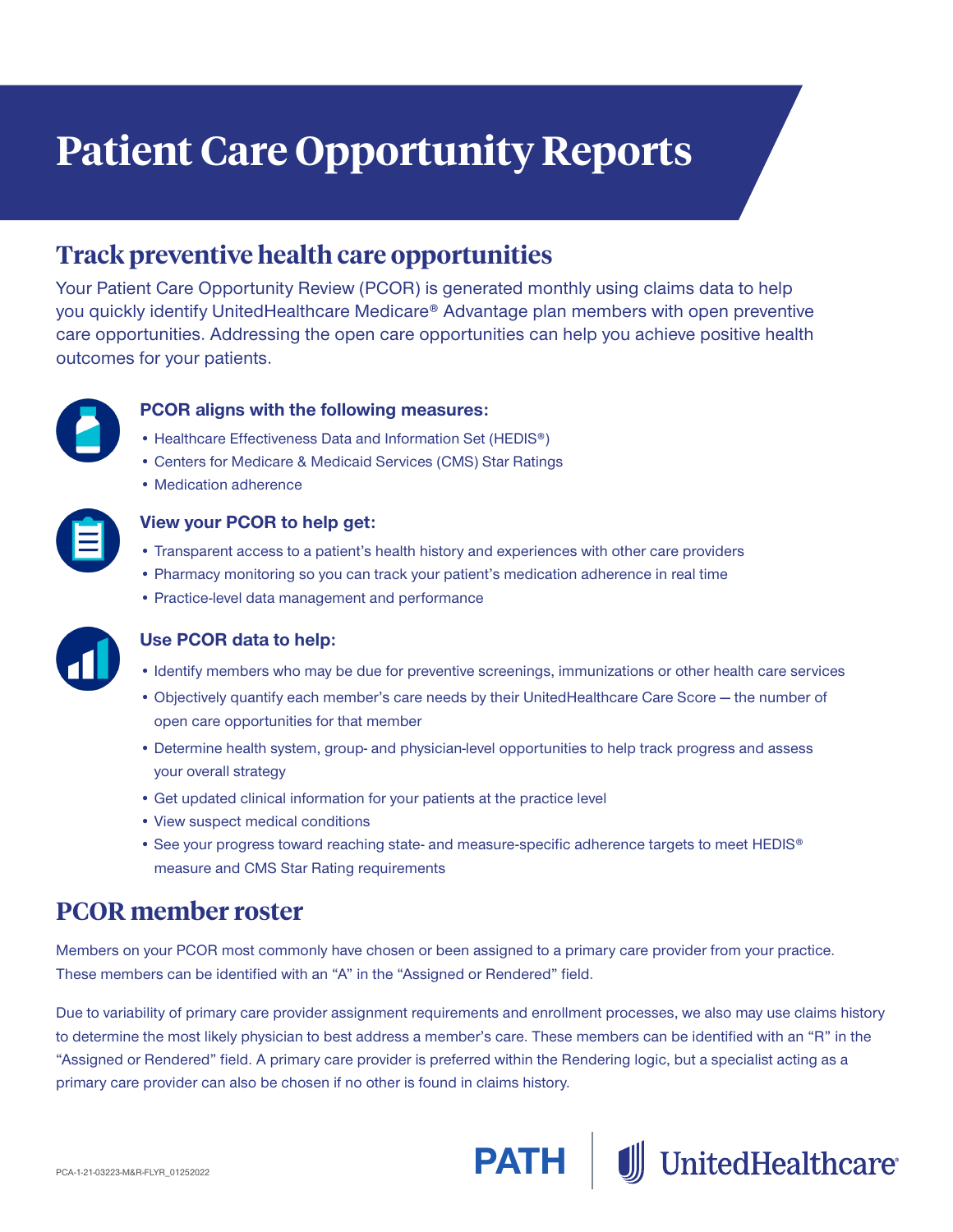# **Accessing PCOR**

- Go to **[UHCprovider.com/pcor](https://www.uhcprovider.com/en/reports-quality-programs/physician-perf-based-comp.html?CID=none)**
- If this is your first time signing in, click on New User at the top of the home page and follow the registration instructions
- Click on **Go to Reports**, and enter your One Healthcare ID and password
- All users will be prompted to choose an account. If you have more than 1 account, choose the account you'd like to view reports for
- If this is your first time accessing your report, please use your PIN to sign in. The PIN is the same for UnitedHealthcare Community Plan, Medicare Advantage and commercial member
- If you don't know your PIN, please contact your UnitedHealthcare representative or call our Health Care Measurement Resource Center at **866‑270‑5588**

## **Your PCOR may include the following:**

#### **Group Summary Report**

This tab shows the number of our plan members with an open care opportunity by health system or group, and highlights key metrics that indicate care opportunities. The number of members currently compliant is included along with the number of additional closures needed to meet compliance targets.

#### **Report details include:**

l

- Total number of physicians and open care opportunities
- Adherence percentages and state- and measure-specific adherence targets for each HEDIS<sup>®</sup> measure

| <b>UnitedHealthcare</b><br>Medicare Solutions                                                                                                                        | 2021 Villages Health System (999999425) Health System Summary Report |                      |                                |                           |                                       |                                                          |                   |        |                               |  |
|----------------------------------------------------------------------------------------------------------------------------------------------------------------------|----------------------------------------------------------------------|----------------------|--------------------------------|---------------------------|---------------------------------------|----------------------------------------------------------|-------------------|--------|-------------------------------|--|
| Physicians: 83                                                                                                                                                       | Total Patients: 21.848                                               |                      |                                |                           | Total Open Care Opportunities: 11,583 |                                                          |                   |        |                               |  |
| The following data shows metrics for HEDIS measures that indicate a potential care opportunity. Metrics include Medicare members specific to Villages Health System. |                                                                      |                      |                                |                           |                                       |                                                          |                   |        |                               |  |
|                                                                                                                                                                      |                                                                      |                      | <b>Annual Care Visit (ACV)</b> |                           |                                       |                                                          |                   |        |                               |  |
| Type                                                                                                                                                                 | <b>Total Patients</b>                                                | Completed            | Opportunities                  | Completion<br><b>Rate</b> |                                       |                                                          |                   |        |                               |  |
| <b>Total Patients</b>                                                                                                                                                | 21848                                                                | 15599                | 6259                           | $7\%$                     |                                       |                                                          |                   |        |                               |  |
| Diabetic Suspect Patients                                                                                                                                            | 3212                                                                 | 2370                 | 842                            | 74%                       |                                       |                                                          |                   |        |                               |  |
|                                                                                                                                                                      |                                                                      |                      |                                |                           | <b>Current Reporting Period</b>       |                                                          |                   |        |                               |  |
|                                                                                                                                                                      |                                                                      |                      |                                |                           |                                       |                                                          |                   |        |                               |  |
| <b>Quality Measure</b>                                                                                                                                               | Eligible<br>Members                                                  | Compliant<br>Members | Non-<br>compliant<br>Members   | <b>Current Rate</b>       | 5 STAR<br>Threshold %<br>Target       | # of Members<br>to Achieve 5<br><b>STAR</b><br>Threshold | Quality<br>Rating | Weight | Weighted<br>Quality<br>Rating |  |
| C01-Breast Cancer Screening                                                                                                                                          | 5223                                                                 | 4414                 | 809                            | 85%                       | $\geq 80.0\%$                         | 0                                                        | 5                 |        | 5                             |  |
| C02-Colorectal Cancer Screening                                                                                                                                      | 11431                                                                | 8959                 | 2472                           | 78%                       | >82.0%                                | 458                                                      | 4                 |        |                               |  |
| C09-Care for Clider Adults - Medication Review                                                                                                                       | 244                                                                  | 63                   | 181                            | 26%                       | $>$ 95.0%                             | 169                                                      |                   |        |                               |  |
| C10-Care for Older Adults - Functional Status Assessment                                                                                                             | 244                                                                  | 73                   | 171                            | 30%                       | $\ge$ 95.0%                           | 159                                                      | 1                 |        | $\overline{\phantom{a}}$      |  |

J UnitedHealthcare



If you have questions about viewing your report, click on the envelope icon on the **Open My Reports** page and complete the Contact Us form. If you need additional assistance, please contact your UnitedHealthcare representative or call our Health Care Measurement Resource Center at **866-270-5588.**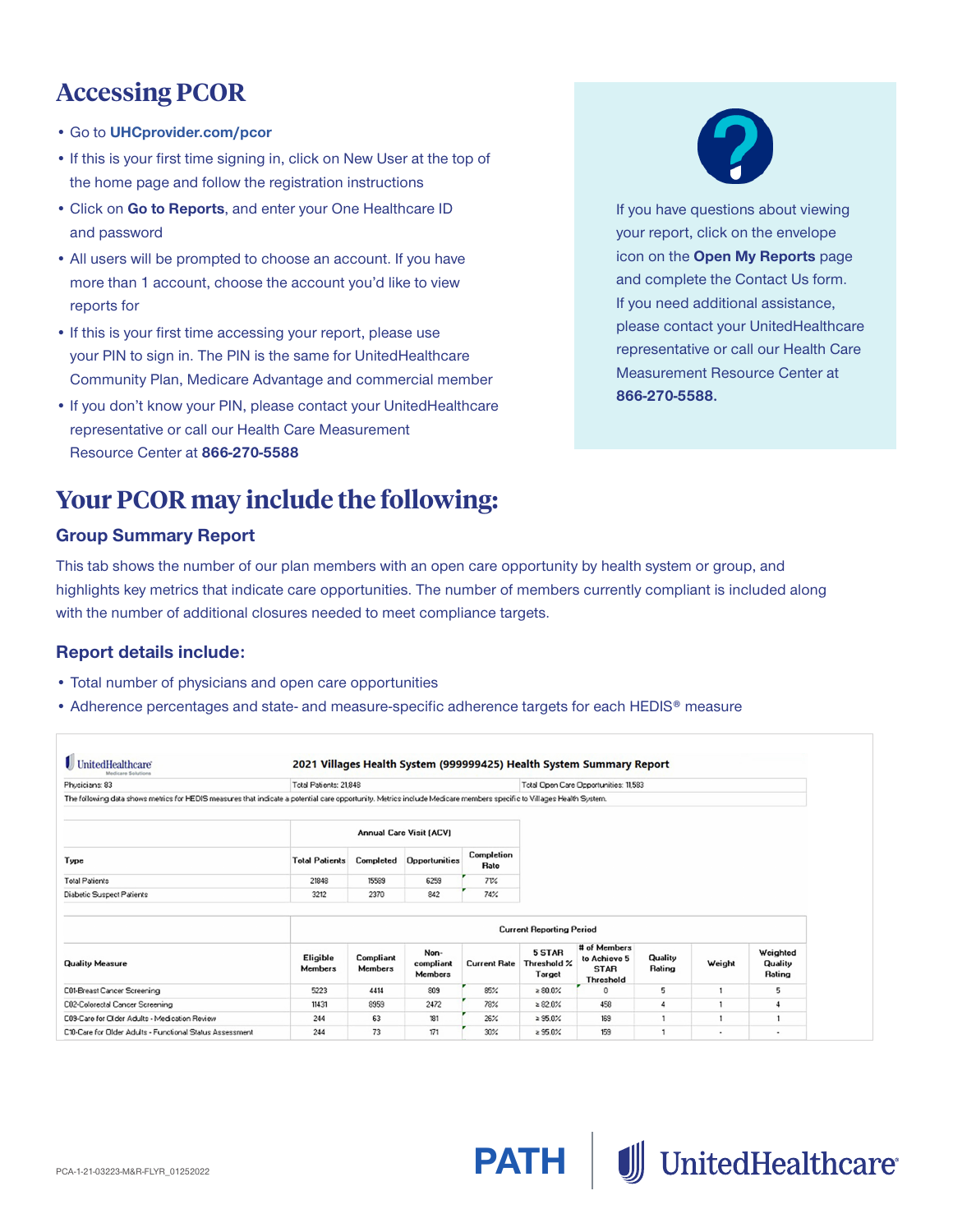#### **Physician-Level Summary Report**

This tab summarizes, by physician National Provider Identifier (NPI) number, how many of our plan members have an open care opportunity and highlights key metrics that indicate care opportunities.

Also shown are the number of members eligible for preventive screenings, the number of members currently compliant and the number of additional closures needed to meet compliance targets.

#### **Report details include:**

- Total number of open care opportunities by physician
- Adherence percentages and state- and measure-specific adherence targets for each HEDIS® measure

| Physicians: 81                                               | Total Patients: 21,848 | Total Open Care Opportunities: 11,583                                                                                                                                |                            |                                    |                                        |                                 |                   |                                 |                                                              |
|--------------------------------------------------------------|------------------------|----------------------------------------------------------------------------------------------------------------------------------------------------------------------|----------------------------|------------------------------------|----------------------------------------|---------------------------------|-------------------|---------------------------------|--------------------------------------------------------------|
|                                                              |                        | The following data shows metrics for HEDIS measures that indicate a potential care opportunity. Metrics include Medicare members specific to Villages Health System. |                            |                                    |                                        |                                 |                   |                                 |                                                              |
|                                                              |                        |                                                                                                                                                                      |                            |                                    |                                        | <b>Current Reporting Period</b> |                   |                                 |                                                              |
| <b>Group Name</b>                                            | <b>Physician Name</b>  | <b>Quality Measure</b>                                                                                                                                               | Eligible<br><b>Members</b> | <b>Compliant</b><br><b>Members</b> | <b>Non-Compliant</b><br><b>Members</b> | <b>Current Rate</b>             | Quality<br>Rating | 5 STAR<br>Threshold %<br>Target | # of Members to<br><b>Achieve 5 STAR</b><br><b>Threshold</b> |
| VILLAGES HEALTH SYSTEM (383876436) AHMAD, SOBIA (1548672769) |                        | CO1-Breast Cancer Screening                                                                                                                                          | 5                          |                                    | $\circ$                                | 100%                            | 5                 | &80.0%                          | $\circ$                                                      |
| VILLAGES HEALTH SYSTEM (383876436) AHMAD, SOBIA (1548672769) |                        | C02-Colorectal Cancer Screening                                                                                                                                      | 6                          |                                    |                                        | 83%                             | 5                 | $\geq 82.0\%$                   | $\circ$                                                      |
| VILLAGES HEALTH SYSTEM (383876436) AHMAD, SOBIA (1548672769) |                        | DMC17-Controlling Blood Pressure**                                                                                                                                   | 5                          |                                    | 3                                      | 40%                             |                   | $\geq 87.0\%$                   | $\overline{\phantom{a}}$                                     |
| VILLAGES HEALTH SYSTEM (383876436) AHMAD, SOBIA (1548672769) |                        | DMC15-Hospitalizations for Potentially<br>Preventable Complications                                                                                                  | $\overline{\phantom{a}}$   |                                    | $\sim$                                 | $\circ$                         | $\mathsf{S}$      | $\leq$ 32                       | $\mathbf{r}$                                                 |

#### **Member Adherence Report**

This tab provides member-specific health details and summarizes care opportunity data for each HEDIS® measure, including:

- UnitedHealthcare Care Score calculation for each member to help you identify and prioritize care
- Member-level performance for each HEDIS® measure
- Member health plan identifier based on membership

| <b>Midson Solution</b>                                  |              |                      |                             |                   | Urilediathard 2021 Villages Health System (999999425) Member Adherence Report                                                                                                                                                                                                                                                                                                                                                                                    |                            |         |                   |               |                                  |                                 |                                                               |                                                                 |                         |
|---------------------------------------------------------|--------------|----------------------|-----------------------------|-------------------|------------------------------------------------------------------------------------------------------------------------------------------------------------------------------------------------------------------------------------------------------------------------------------------------------------------------------------------------------------------------------------------------------------------------------------------------------------------|----------------------------|---------|-------------------|---------------|----------------------------------|---------------------------------|---------------------------------------------------------------|-----------------------------------------------------------------|-------------------------|
|                                                         |              |                      |                             |                   | Association test and the following patients have been identified as having one opportunities for preventive semices for selected quality industors, based on the nationaly recognized HELTS performence measurement set. Pleas<br>that some of the patients may require more than one visit to meet the required preventive care. Me hope you indit is information useful and appreciate the care you provide to you patients who are United Healthcare members. |                            |         |                   |               |                                  |                                 |                                                               |                                                                 |                         |
|                                                         |              |                      |                             |                   | This report includes patient care opportunities for this diffeolie and members who meet criterial confederations specific to evidence-based quality indicators and include patients who may be soon due or coerdue for care.                                                                                                                                                                                                                                     |                            |         |                   |               |                                  |                                 |                                                               |                                                                 |                         |
|                                                         |              |                      |                             |                   |                                                                                                                                                                                                                                                                                                                                                                                                                                                                  | <b>Patient Information</b> |         |                   |               |                                  |                                 |                                                               |                                                                 |                         |
| <b>Group Name</b>                                       | Physician    | <b>Physician NPI</b> | New/<br>Existing<br>Patient | <b>First Name</b> | <b>Last Name</b>                                                                                                                                                                                                                                                                                                                                                                                                                                                 | Member ID DOB              |         | Phone             | Care<br>Score | <b>Annual Care Visit</b><br>Date | <b>HouseCalls Visit</b><br>Date | Prior Season<br>Flu Shot Date<br>$07/01/2020 -$<br>06/30/2021 | Current Season<br>Flu Shot Date<br>$07/01/2021 -$<br>06/30/2022 | <b>Diabetic Suspect</b> |
| VILLAGES<br><b>HEALTH</b><br><b>SYSTEM</b><br>383876436 | AHMAD, SOBIA | 1548672769           | ٤                           | <b>XXXXXX</b>     | XIIIIXX                                                                                                                                                                                                                                                                                                                                                                                                                                                          | XXXXXXX                    | XXXXXXX | <b>KKXXXXXXXX</b> | 0             | 04/28/20                         |                                 | 11/22/19                                                      | 09/03/20                                                        |                         |